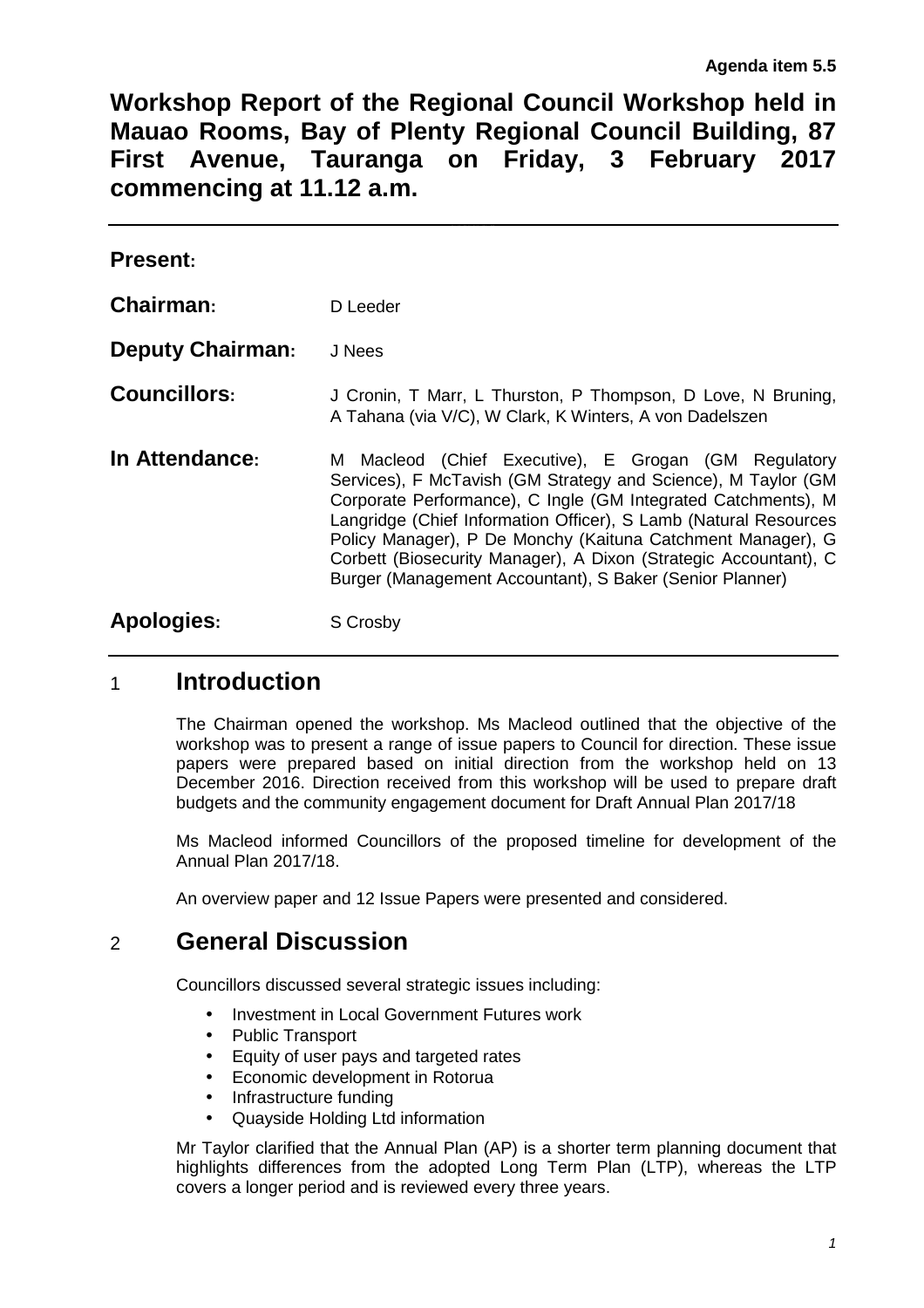Ms Macleod noted upcoming workshops would enable discussion on wider longer term and strategic issues, and on the principles of funding infrastructure.

## 3 **Overview and Financials**

Mr Taylor presented the Overview and Financial paper which provided an overview of the current and projected financial position. The changes in rates reflected the changes in spending and the position of a number of large projects. However, the Total Real Rates Revenue figures are very similar to the estimates for year 3 of the LTP 2015- 2025.

## 4 **Issue Papers**

#### 4.1 **Kopeopeo Canal Remediation**

Mr Ingle introduced the Kopeopeo Canal Remediation issue paper and provided background to the project and indicated the areas affected on a map. Councillors discussed the feasibility and timeline of the work programme.

#### **Direction given**

That draft Annual Plan 2017/18 budgets and community engagement materials should be prepared based on:

- Kopeopeo Canal Remediation Option 3 Increased Extent of Works
- Deferring \$1.9 million of capital expenditure from 2016/17 to 2017/18
- Increased capital budget of \$5.3 million
- Informing the community of the proposed changes to Kopeopeo Canal Remediation project timing, area of works, cost, and potential for new revenue from the Ministry for the Environment.

## 4.2 **Kaituna River Re-diversion**

Mr De Monchy introduced The Kaituna Re-diversion issue paper and provided an overview of the key challenges to the project and noted that there are favourable indications for potential funding from the Ministry for the Environment (MfE).

Councillors discussed the work programme and implications should the MfE not approve funding.

## **Direction given**

That draft Annual Plan 2017/18 budgets and community engagement materials should be prepared based on:

- Kaituna River Re-diversion Option 1: Pursue Ministry co-funding and defer majority of Capital Works until 2017/18 financial year
- Deferring \$2.9 million of capital expenditure from 2016/17 to 2017/18
- Informing the community of the proposed changes to the Kaituna River Rediversion project timing and the potential for revenue from the Ministry for the Environment.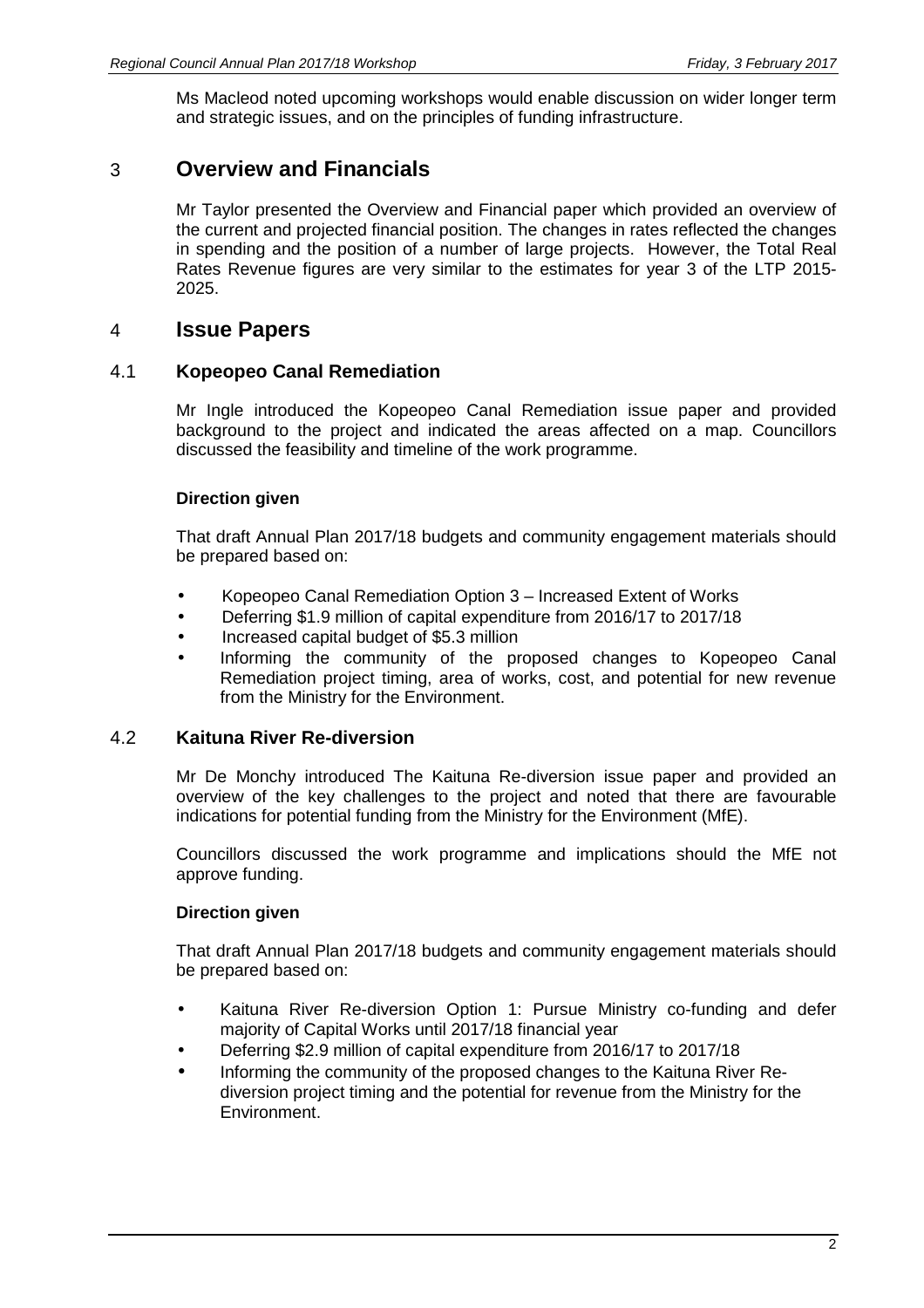#### 4.3 **Brown Bullhead Catfish**

Mr Corbett introduced the Brown Bullhead Catfish issue paper and described the background to the catfish incursion. It was noted that current methods have not been successfully used to eradicate a population from a large water body. However, containment is possible, and research will assist in long term eradication.

#### **Direction given**

That draft Annual Plan 2017/18 budgets and community engagement materials should be prepared based on:

- Brown Bullhead Catfish Option 2 Control and Eradication Research,
- Increased operational budget of \$200,000
- Informing the community of the proposed changes to control Brown Bullhead Catfish in Lake Rotoiti.

That the ongoing management and control of Brown Bullhead Catfish is further reviewed as part of the Long Term Plan process.

#### 4.4 **Consents and Pollution Prevention Resourcing**

Mr Grogan introduced the Consents and Pollution Prevention Resourcing issue paper. He noted that changes to the Section 36 Fees and Charges can be made in the upcoming review, which could reduce the overall financial impact.

#### **Direction given**

That draft Annual Plan 2017/18 budgets and community engagement materials should be prepared based on:

- Resource Consent and Pollution Prevention operating expenditure is increased by \$400,000 and operating revenue is increased by \$350,000.
- Reviewing the Fees and Charges policy for 2017/18 to refine the operating revenue impact.
- Informing the community of the proposed changes to improve consistency of customer service.

#### 4.5 **Nutrient Discharge Management System**

Mr Langridge introduced the Nutrient Discharge Management System issue paper. It was noted that a nutrient discharge system is needed, however, there are no "off the shelf" systems available. There is a nutrient management system for Taupō, however, this utilises manual spreadsheets, requires significant resources and is prone to input error.

Mr Grogan noted that as versions change, the system inputs need to automatically change. Council's current IT systems do not have this capability.

#### **Direction given**

That draft Annual Plan 2017/18 budgets and community engagement materials should be prepared based on:

- Nutrient Discharge Management System Option 3 configuration and extension of Accela to address nutrient management requirements.
- Increased capital budget of \$950,000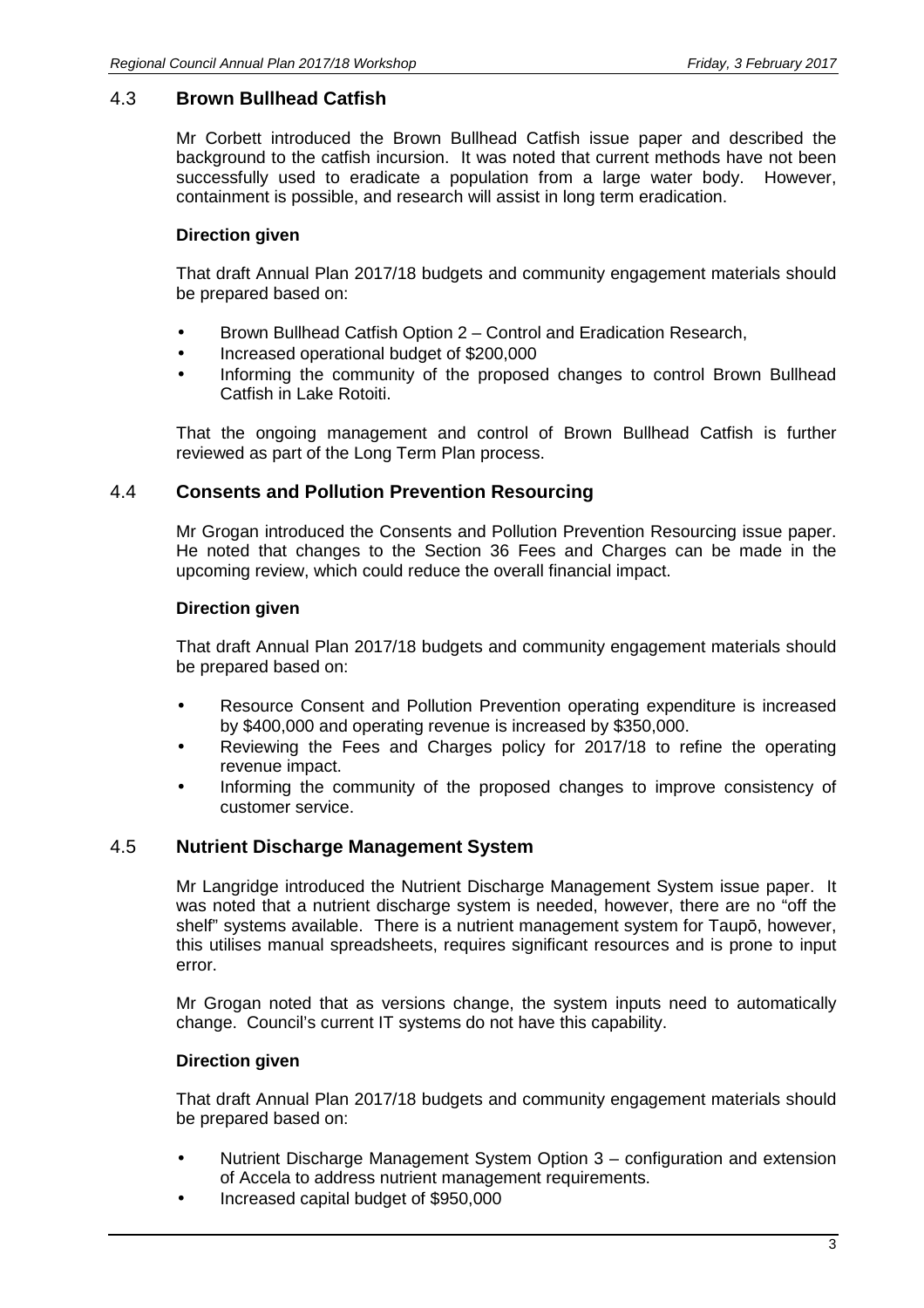- Increased operating budget of \$25,000
- That the Nutrient Discharge Management System is not included in the Annual Plan 2017/18 Community Engagement Document.

That a full business case for the Nutrient Discharge Management System should be presented to Council.

### 4.6 **Maritime –Summer Patrols**

Mr Grogan introduced the Maritime Summer Patrols issue paper. Community engagement undertaken as part of the Navigation Safety Bylaw has shown that the community would like additional patrols for education and enforcement.

#### **Direction given**

That draft Annual Plan 2017/18 budgets and community engagement materials should be prepared based on:

- Maritime Summer Patrols Option 2 Increased Patrols
- Increased operating budget by \$77,000 for patrols.
- Increased operating budget of \$15,000 for installation of signage for the Bay of Plenty Regional Navigation Safety Bylaw 2017.
- Informing the community of the proposed changes to Maritime summer patrol frequency and coverage areas.

#### 4.7 **Rangitāiki – The Tuna Plan**

Mr Ingle introduced the Tuna Plan issue paper. Councillors queried whether there was robust science behind the Rangitāiki River Strategy and whether other partners were making contributions. Staff noted that partners such as Trust Power would be building fish passage structures and were expected to provide funding once the research has been completed.

#### **Direction given**

That draft Annual Plan 2017/18 budgets and community engagement materials should be prepared based on:

- Option 3 Fund Implementation of the Tuna Plan
- Increased operating budget of \$40,000.
- That the Tuna Plan Implementation is included in the Annual Plan 2017/18 Community Engagement Document to inform the community that implementation of the Tuna Plan is being commenced.

Note: That the Environmental Enhancement Fund policy and financial tracking is presented to the Regional Direction and Delivery Committee.

#### 4.8 **Marine Spatial Planning**

Ms McTavish introduced the Marine Spatial Planning issue paper. It was noted that a workshop may be required, and that further information about what a Marine Spatial Plan is should be provided.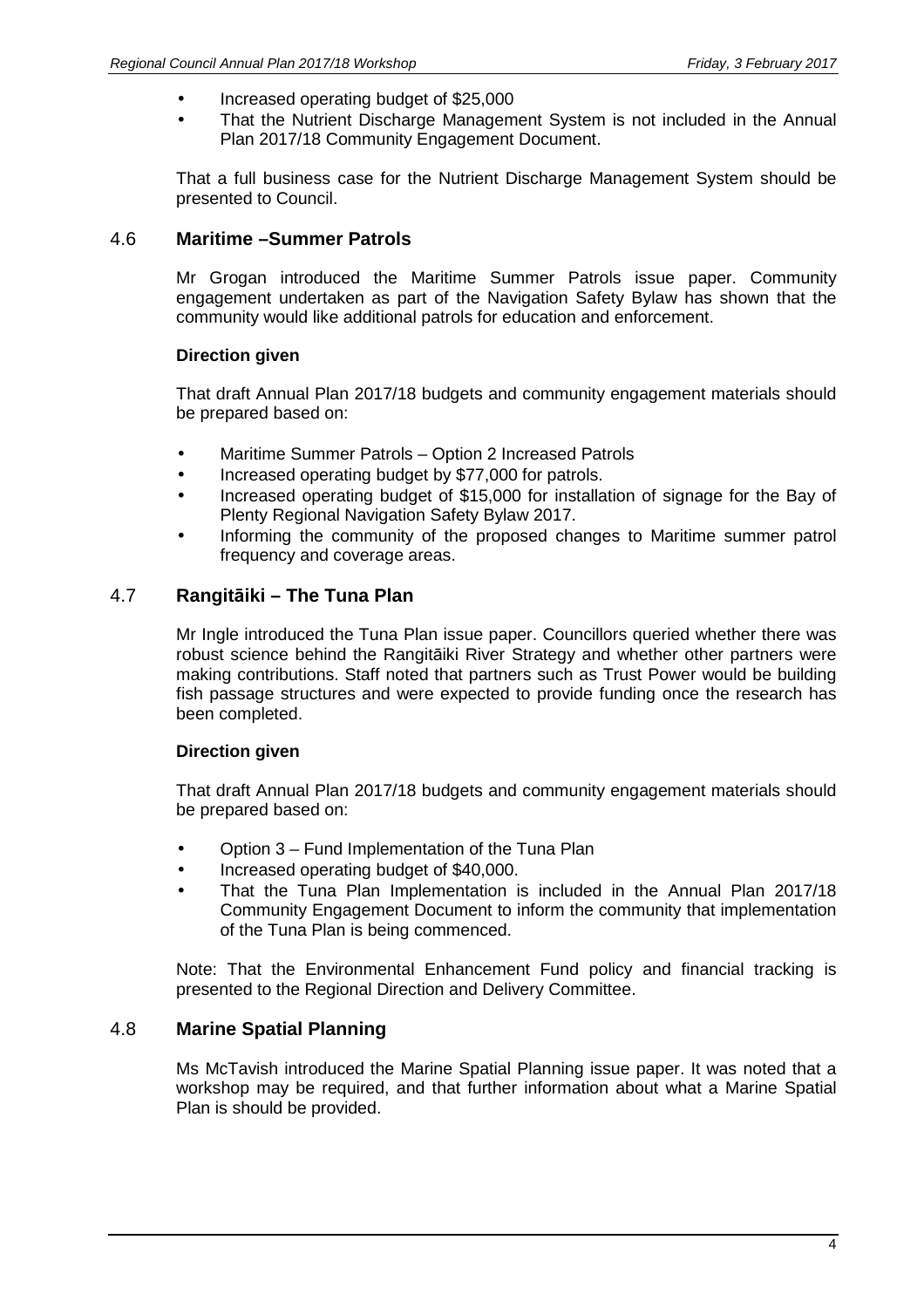#### **Direction given**

A decision on the funding of Marine Spatial Planning is deferred until a later planned workshop in April/May 2017 where more detailed information about Marine Spatial Planning can be provided.

#### 4.9 **Natural Hazards**

Ms McTavish introduced the Natural Hazards issue paper. Staff noted that if no funding was provided for 2017/18, then the effect would be to delay the work and another funding request would be needed for the following year.

Councillors queried whether there was funding from other Councils. Staff explained that there were a variety of projects being undertaken, and that these projects were very collaborative in nature. The proposed project is related to research and information gathering. Ms Macleod noted that decisions relating to engagement with other Councils would be needed as part of the Long Term Plan process.

#### **Direction given**

That draft Annual Plan 2017/18 budgets and community engagement materials should be prepared based on:

- Natural Hazards Research Option 2 Regional, Western Bay of Plenty and Ōpōtiki assessment
- Increased operational budget of \$200,000.
- Informing the community of the proposed changes, including the scope and timing of the project.

#### 4.10 **Electronic Ticketing**

Ms McTavish introduced the Electronic Ticketing Paper. Electronic Ticketing is currently proceeding through a procurement process, and detailed information on expected costs will not be available until that process had progressed further.

It is expected that staff will re-visit this issue in May, once further information is available. A request for additional funding may be made at that time.

#### **Direction given**

A decision on updated budgets for Electronic Ticketing is deferred until a later planned workshop in May 2017.

That Electronic Ticketing is included in the Annual Plan 2017/18 Community Engagement Document as a key project for delivery, without discussion of the financial issues.

#### 4.11 **Stock Truck Effluent Facility**

Ms McTavish introduced the Stock Truck Effluent Facility Paper.

Councillors discussed site identification and staff responded that no sites had been specifically identified. Councillors requested this project be advanced and for the budget to reflect this.